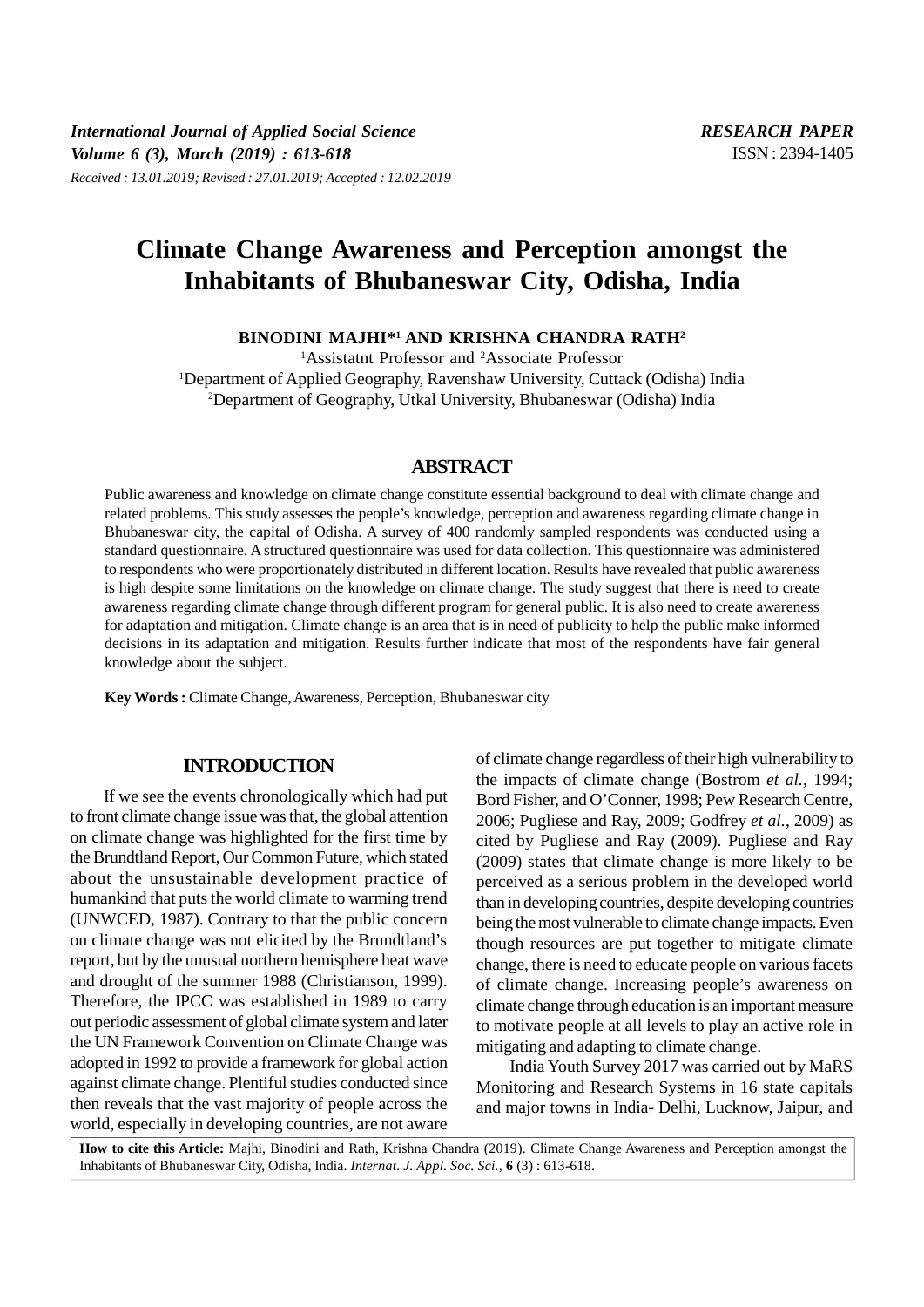Chandigarh in the north, Kolkata, Patna, Bhubaneswar and Ranchi in the East, Mumbai, Ahmedabad, Pune and Indore in the West, and Chennai, Bangalore, Hyderabad and Kochi in the South. The result of the survey reveals that more than 74% of people between the ages of 18 and 25 are not aware of how greenhouse gases cause global warming. Renewable energy is a mystery to 70.9% of the respondents.

#### **Literature review:**

Lorenzoni and Pidgeon (2006) in their study it is found that although there is widespread concern about climate change but it is of secondary importance in comparison to other issues in people's daily lives. Most individuals relate to climate change through personal experience, knowledge, the balance of benefits and costs, and trust in other societal actors. This is the conceptualization about climate change by public of Europe and USA. Rishi *et al.* (2011) stated to understand human psyche and its possible impact on future generation and their emotional involvement with climate change problem. According to them if people are not properly aware of the nature of problem of climate change and how it is going to affect them, they will never be emotionally concerned about the whole issue, therefore after cognitive understanding and affective concerns, the need for actual action or conative component arises, to resolve the problem.

There is an urgent need to sensitize the general population regarding global warming and climate change (Pandve, 2007). Motivation for voluntary mitigation is mostly dependent on perceived susceptibility to threats and severity of climate change or climate variability impacts, whereas adaptation is largely dependent on the availability of information relevant to climate change (Semenza *et al.*, 2011) Strategic action is required both from individuals and the private/public sector to prevent harmful corollaries from climate change to individuals and society at large (as cited in Pandve *et al.*, 2011)

Rishi *et al.* (2011) in their study stated about urgent need to address issues related to adaptation, vulnerability, and coping in developing nations which constitutes most of the world's urban population, includes high-risk urban sites, and the regions are very poor in adaptive capacity.

Ochieng and Koske (2013) assessed the level of climate change awareness and perception among primary school teachers in Kisumu Municipality. Findings indicate that the level of climate change awareness among

primary school teachers in Kisumu Municipality is not significantly low, but there exists significant gaps in their knowledge. Results further indicate that primary school teachers in Kisumu Municipality perceive climate change as a threat. These findings necessitates capacity building to improve teachers' quality of knowledge on the subject especially if they are to be used as key actors in climate change awareness campaign in Kenya.

Considering the adverse effect of climate change and its impact on the poor, Rao and Thamizhvanan (2014) tries to explore the willingness of private sector to combat climate change through mitigation and adaptation by their voluntary involvement. By taking a sample of 350 junior corporate executives, an empirical study was conducted by them to measure the linkages between awareness to climate change, its impact on the poor and the willingness of private sector to act on adaptation as well as mitigation strategies in Chennai area. The findings of the study revealed that there is significant awareness about the impacts of climate change among junior corporate executive, however the vulnerability of the poor is not yet felt by the study population. Infact there is a significant association between awareness and willingness to mitigation and adaptation by the junior corporate executives.

Barrerd (2018) in his study on Partido State University evaluated the awareness level on climate change as experienced by first, second, third, and fourth year students. His study examines the powerful role of youth in impacting climate change and examine students' understanding on climate change caused by different societal forces. The study found that correlation between students' level of education and awareness level were positive.

#### **Statement of the problem:**

Bhubaneswar city has gone through rapid urbanization in the last few decades as this is the capital city of the Odisha state. Temperature goes 400C plus in summer months since last 10 years or more. The city had recorded highest temperature of 45<sup>o</sup>C last time on April 23, 1985 (Times of India, April 11, 2016). And the highest ever temperature of  $45.8^{\circ}$ C was recorded on  $10^{\text{th}}$ April, 2016. In the summer of 2018, highest air temperature recorded in Bhubaneswar was 41<sup>o</sup>C. If the current scenario continues, it creates a very terrible situation to live in the city during summer months. Awareness on changing climate motivate people to take steps towards mitigation and adaptation and change in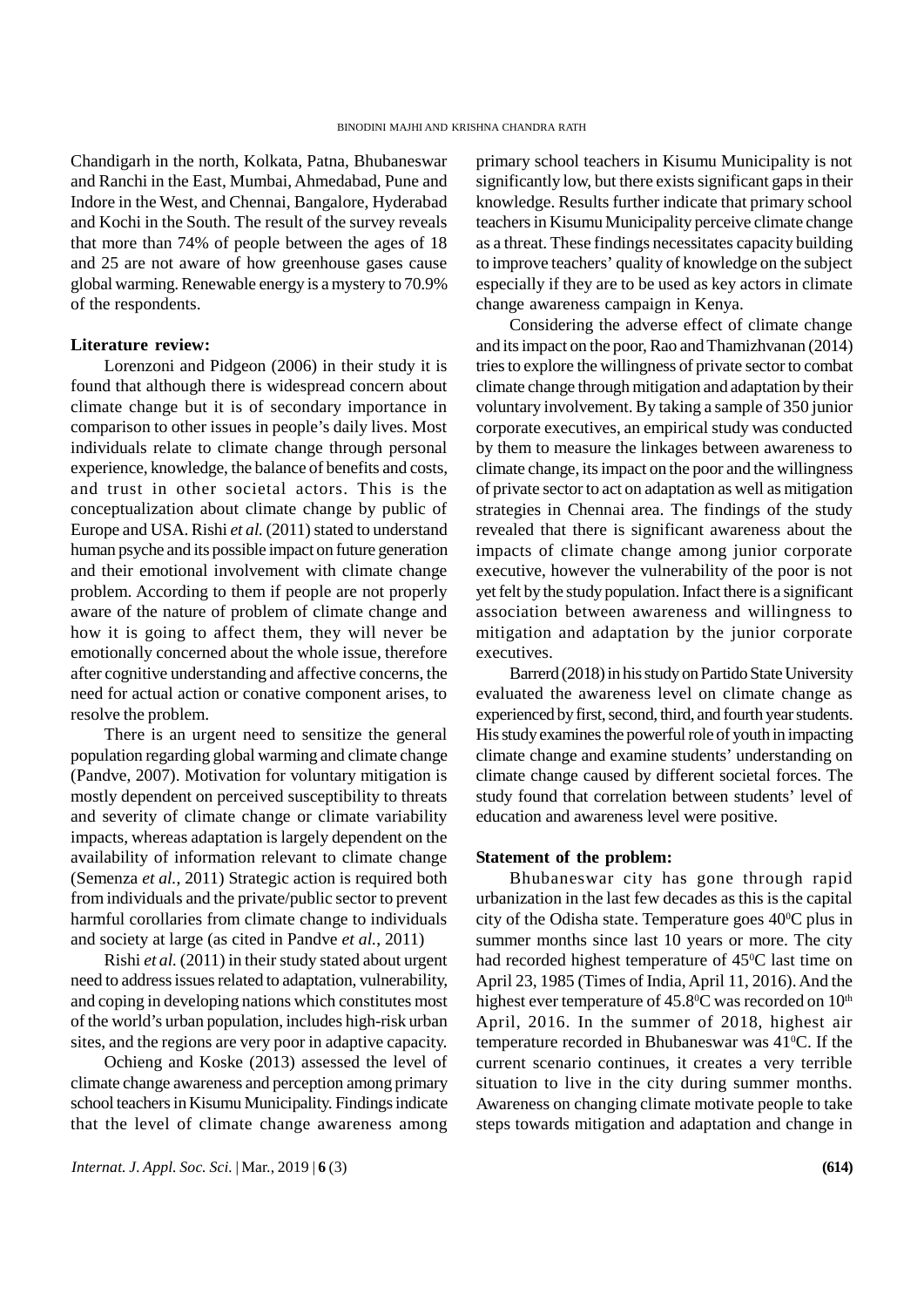lifestyle can able to curb the problem to some extent.

There is an urgent need to sensitize the general public regarding global warming and climate change, still many people in urban area are unaware about the causes and consequences of climate change.

To address all these issues effectively, it is essential to assess knowledge and awareness regarding climate change among general public. In response to this issue, the present survey was conducted with the aim of assessing the awareness of the general public residing in the Bhubaneswar Development Plan Area (BDPA) of Bhubaneswar city.

## **Objectives of the study:**

1. To assess people's knowledge and perception on Climate Change in Bhubaneswar city.

2. To understand people's awareness about climate change in the study area.

# **METHODOLOGY**

#### **Research design:**

In this study descriptive research design is used to study the Climate Change knowledge, information and awareness and perception on climate change amongst residents of Bhubaneswar city.

## **Universe of the study:**

The universe comprises of all the area coming under the Bhubaneswar Development Plan Area (BDPA).In total 400 respondents were selected for the study from different locations.

## **Sampling:**

Simple Random Sampling Method used to collect information from the respondents. Age of the respondents was above 20 years.

## **Study area:**

The Study area of present research is the Bhubaneswar city *i.e.* the operational area of Bhubaneswar Development Plan Area (BDPA). This is in fact a part of a greater urban complex formed by Bhubaneswar Municipal Corporation, Khurda Municipality, Jatni Municipality and Bhubaneswar Development Plan Area (BDPA) rural area located at boundary corners with Bhubaneswar municipality being at center. It is location between Latitude 20° 12' 46" to 20° 22' 03" N and longitude 85° 45' 24" to 85° 54' 21" E

in the eastern part of Odisha state of India (Fig. 1). As per the 2001 census, Bhubaneswar is classified as a Class-I town, where as Khurda and Jatni are classified as Class-III towns of the state. As per the 2011 census, this urban complex have 1102701 total population and the overall population density of the entire BDPA is 2361 persons per sq. kilometer, However separately Bhubaneswar Municipal Corporation (BMC) has 5813 population density, Khordha Municipality (1582), Jatani Municipality (2474) and BDPA rural has 641 population density.

The age group wise representation of the respondents is clearly revealed from(Table 1), the highest percentage of respondents fall under 20-30 age group



**Fig. 1 : Location of Study Area**

| Table 1 :     | Social and Demographic Profile of<br><b>Respondents</b> |     | the        |
|---------------|---------------------------------------------------------|-----|------------|
| Variables     | Category                                                | No  | Percentage |
| Age           | $20-30$ years                                           | 106 | 26.5       |
|               | $30-40$ years                                           | 91  | 22.75      |
|               | $40-50$ years                                           | 83  | 20.75      |
|               | $50-60$ years                                           | 72  | 18         |
|               | $>60$ years                                             | 48  | 12         |
| Educational   | No formal education                                     | 28  | 7          |
| Qualification | Primary                                                 | 37  | 9.25       |
|               | High school                                             | 46  | 11.5       |
|               | Intermediate                                            | 88  | 22         |
|               | Graduate                                                | 95  | 23.75      |
|               | Post graduate and above                                 | 87  | 21.75      |
|               | Others (Professional                                    | 19  | 4.75       |
|               | courses)                                                |     |            |
| Occupation    | <b>Students</b>                                         | 116 | 29         |
|               | Govt. Employee                                          | 109 | 27.25      |
|               | Teachers (Teaching)                                     | 68  | 17         |
|               | profession)                                             |     |            |
|               | Administrative services                                 | 23  | 5.75       |
|               | <b>Business</b>                                         | 52  | 13         |
|               | Daily worker                                            | 32  | 8          |

**(615)** *Internat. J. Appl. Soc. Sci.* | Mar., 2019 | **6** (3)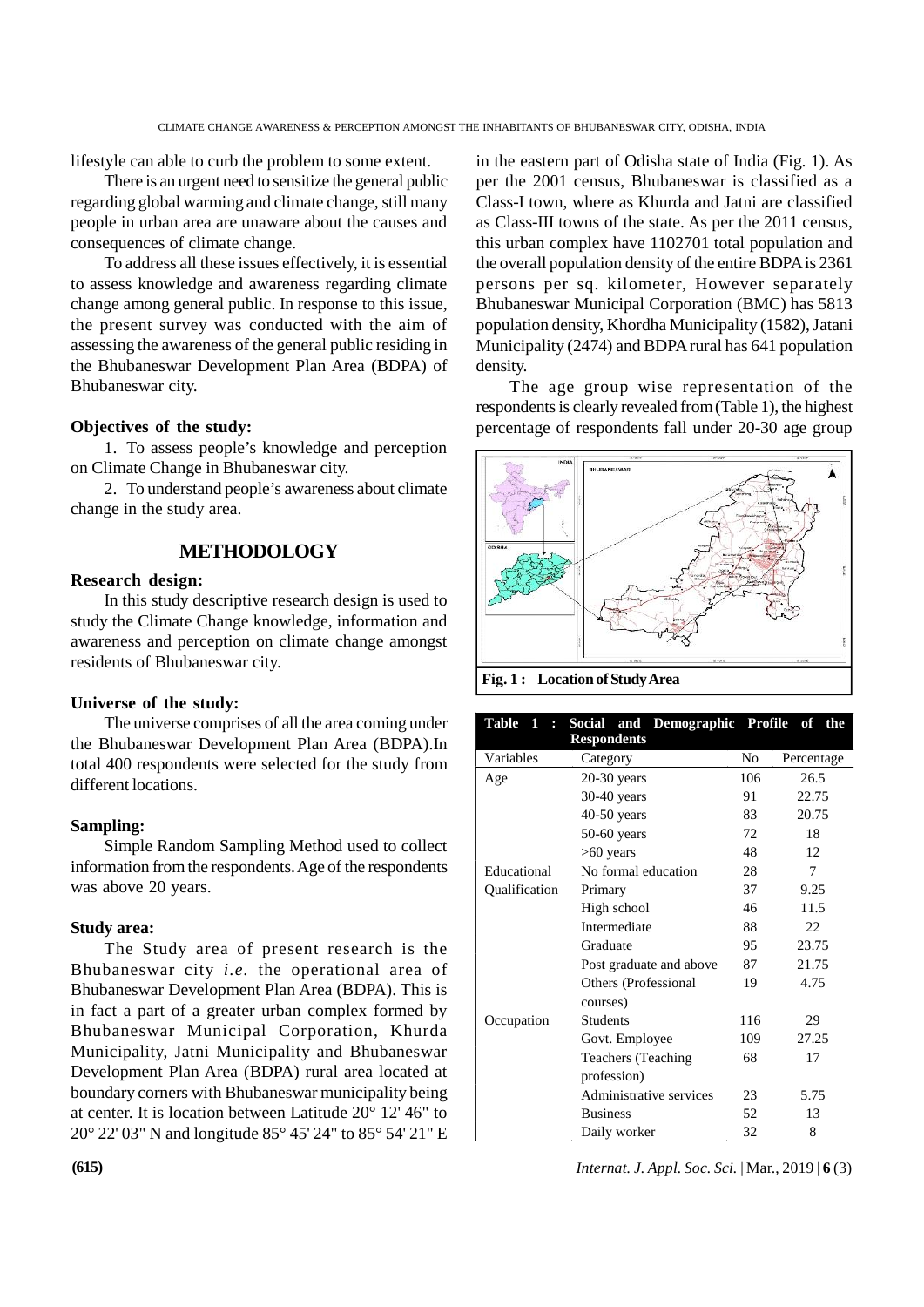which represent 26.5% of total respondents and people above 60 years age group constitute 12% of the respondents constituting the lowest percentage. The sex wise representation of the respondents are 122(31%) female and 278 (69%) male (Table 1).

The level of education of respondents is presented in Table 1 and Fig. 2, it is clearly revealed that 95 people (23.7%) and 87 people (21.7%) respondents are graduates and post graduates as their last educational qualification and 28 people (7%) respondents don't have any formal education.

The Fig. 2 shows the level of education of the respondents. The level of education is an important factor which influence the knowledge and perception of the people about climate change.



# **RESULTSAND DISCUSSION**

The respondents familiarity about climate change is that, 354 (88.5%) respondents heard about or acquainted about the term where as 46 (11.5%) of respondents were not familiar about the word although they understood when we narrated it during the field survey (Table 2).

| Table 2 : Respondents familiarity about 'Climate Change' |                      |                              |
|----------------------------------------------------------|----------------------|------------------------------|
| Do you heard about<br>climate change before?             | No. of<br>respondent | Percentage of<br>respondents |
| Yes                                                      | 354                  | 88.5                         |
| No                                                       | 46                   | 11.5                         |
| Total                                                    | 400                  | 100                          |

Source: Primary Survey (April, 2017)

Perception about climate change by the respondents are presented in Table 3 which revealed that most of the respondents 112(28%) perceived climate change as change in weather condition. 12% of the respondents have no idea about this.

*Internat. J. Appl. Soc. Sci.* | Mar., 2019 | **6** (3) **(616)**

| Table 3 : Perception about Climate Change |                      |                              |  |
|-------------------------------------------|----------------------|------------------------------|--|
| What does Climate Change<br>mean to you?  | No of<br>respondents | Percentage of<br>respondents |  |
| Change in Temperature                     | 95                   | 23.75                        |  |
| Change in weather condition               | 112                  | 28                           |  |
| Change in rainfall                        | 51                   | 12.75                        |  |
| Change in climate due to                  | 93                   | 23.25                        |  |
| global warming                            |                      |                              |  |
| Don't know                                | 49                   | 12.25                        |  |
| Total                                     | 400                  | 100                          |  |

Source: Primary Survey (April, 2017)

About the causes of climate change 266(66.5%) respondents revealed that human activities are the main cause of climate change and only 134 (33%) respondents mentioned that climate change is occurring due to natural process (Table 4).

| <b>Table 4: Causes of Climate Change</b> |                       |                              |  |
|------------------------------------------|-----------------------|------------------------------|--|
| Causes of Climate<br>Change              | No. of<br>respondents | Percentage of<br>respondents |  |
| Human activities                         | 266                   | 66.5                         |  |
| Natural process                          | 134                   | 33.5                         |  |
| Total<br>-                               | 400<br>. .            | 100                          |  |

Source: Primary Survey (April, 2017)

When effect of climate change is asked to the respondents, 152 (38%) revealed it as temperature change. 19 % mentioned about change in rainfall, 18% mentioned about increase in cyclone and 14% mentioned about drought (Table 5).

| No. of<br>What do you think about the<br>Percentage of<br>effect of Climate Change?<br>respondents<br>respondents<br>152<br>38<br>Change in temperature<br>Change in rainfall<br>76<br>19<br>72<br>18<br>Cyclone<br>58<br>14.5<br>Drought<br>Coastal erosion and sea level<br>42<br>10.5<br>rise | <b>Table 5: Effects of Climate Change</b> |     |     |  |
|--------------------------------------------------------------------------------------------------------------------------------------------------------------------------------------------------------------------------------------------------------------------------------------------------|-------------------------------------------|-----|-----|--|
|                                                                                                                                                                                                                                                                                                  |                                           |     |     |  |
|                                                                                                                                                                                                                                                                                                  |                                           |     |     |  |
|                                                                                                                                                                                                                                                                                                  |                                           |     |     |  |
|                                                                                                                                                                                                                                                                                                  |                                           |     |     |  |
|                                                                                                                                                                                                                                                                                                  |                                           |     |     |  |
|                                                                                                                                                                                                                                                                                                  |                                           |     |     |  |
|                                                                                                                                                                                                                                                                                                  |                                           |     |     |  |
| $\alpha$ $\mathbf{D}$ $\alpha$ $\alpha$ $\alpha$ $\alpha$ $\alpha$                                                                                                                                                                                                                               | Total                                     | 400 | 100 |  |

Source: Primary Survey (April, 2017)

Table 6 and 7 represent the people's Perceptions on impacts of climate change. The questions asked in this section were intended to determine whether the respondents have observed any change in rainfall pattern and any change in atmospheric temperature and its effects. The respondents view on temperature change is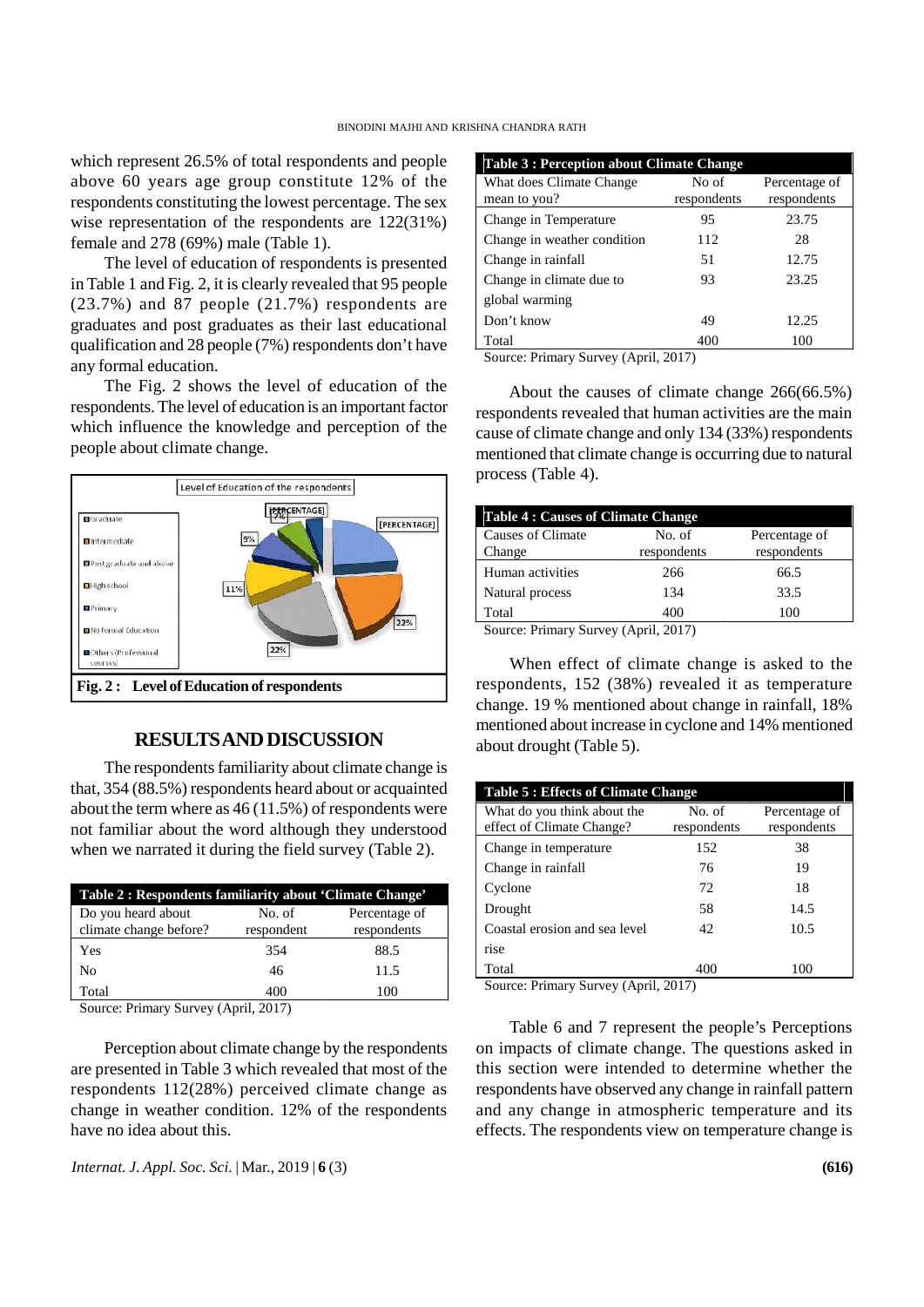293(73.2%) mentioned about increase in temperature whereas 85(21.25 %) given their statement about decreasing temperature and 22 persons (5.5%) of respondents stated that they don't have any idea about this.

|              | Table 6 : Respondents Perception on Change<br><b>Temperature</b> | in               |
|--------------|------------------------------------------------------------------|------------------|
| Direction of | No. of respondents                                               | % of respondents |
| Change       |                                                                  |                  |
| Increasing   | 293                                                              | 73.25            |
| Decreasing   | 85                                                               | 21.25            |
| No idea      | 22                                                               | 5.5              |
|              |                                                                  |                  |

Source: Primary Survey (April, 2017)

| Table 7 : Respondents perception on Change in Rainfall<br>amount and Pattern |             |             |  |
|------------------------------------------------------------------------------|-------------|-------------|--|
| Change in rainfall                                                           | No. of      | % of        |  |
| amount                                                                       | respondents | respondents |  |
| Increasing                                                                   | 30          | 7.5         |  |
| Decreasing                                                                   | 289         | 72.25       |  |
| Erratic                                                                      | 81          | 20.25       |  |

Source: Primary Survey (April, 2017)

The perception about change in rainfall by the respondents is that 30 people (7.5%) of the respondents stated about increasing rainfall and they cited some example like urban flooding etc. are impact of that, whereas 289 (72.25%) respondent mentioned about their observation of decreasing rainfall. Only 81 people (20.25%) state that the nature of rainfall is very erratic and unpredictable these days.

89 people (22.25%) replied that their source of information about climate change was television and radio. 84 persons (21%) respondents mentioned that Newspapers/Magazine and Books are the main source of information to know about climate change. Internet is considered as the main source of information for the respondents as 109 persons (27.25%) mentioned that they

| Table 8 : Sources of information on Climate Change |                       |                              |  |
|----------------------------------------------------|-----------------------|------------------------------|--|
| Source of information on<br>climate Change         | No. of<br>respondents | Percentage of<br>respondents |  |
| Television and Radio                               | 89                    | 22.25                        |  |
| Newspapers/Magazine/Books                          | 84                    | 21                           |  |
| Internet                                           | 109                   | 27.25                        |  |
| School/college/University                          | 92                    | 23                           |  |
| Non Govt. Organizations                            | 7                     | 1.75                         |  |
| No sources of climate change                       | 19                    | 4.75                         |  |
| information                                        |                       |                              |  |

Source: Primary Survey (April, 2017)

get to know about climate change from internet. 92 people (23%) of respondents mentioned that they know about climate change from their course curriculum. Only 7 persons (1.75%) of the respondents replied that, they know about climate change through their interaction with different NGOs. And 19 respondents (4.75%) mentioned that they did not get to know about climate change from any source (Table 8 and Fig. 3).



#### **Conclusion:**

The present survey reflects that a general population in urban area is aware about global climate change as well as role of human activities in climate change. The sources of information are usually non-scientific materials. A majority of respondents state that internet is main source to know about climate change information. There is need to conduct extensive survey to generate information. Through this survey most of the questions are related to perception and knowledge of people about climate change. Those people who doesn't have any formal education, they did not have any idea about the global climate change and its impact in local level. Such surveys will form the basis to establish a foundation for decision makers for climate change mitigation activities. It is also recommended that awareness campaigns/ programs regarding climate change and measures to combat to be introduced for better preparedness. The results suggest that improving basic education, climate literacy and public understanding of the local dimensions of climate change are vital for public to engage themselves in adaptation and mitigation measures.

## **REFERENCES**

Akerlof, K.D., Berry, P., Leiserowitz, A., Roser-Renouf, C., Clarke, K.L. and Rogaeva, A. (2010). Public perceptions of climate change as a human health risk: surveys of the United States, Canada and Malta. *Internat. J. Environ.*

**(617)** *Internat. J. Appl. Soc. Sci.* | Mar., 2019 | **6** (3)